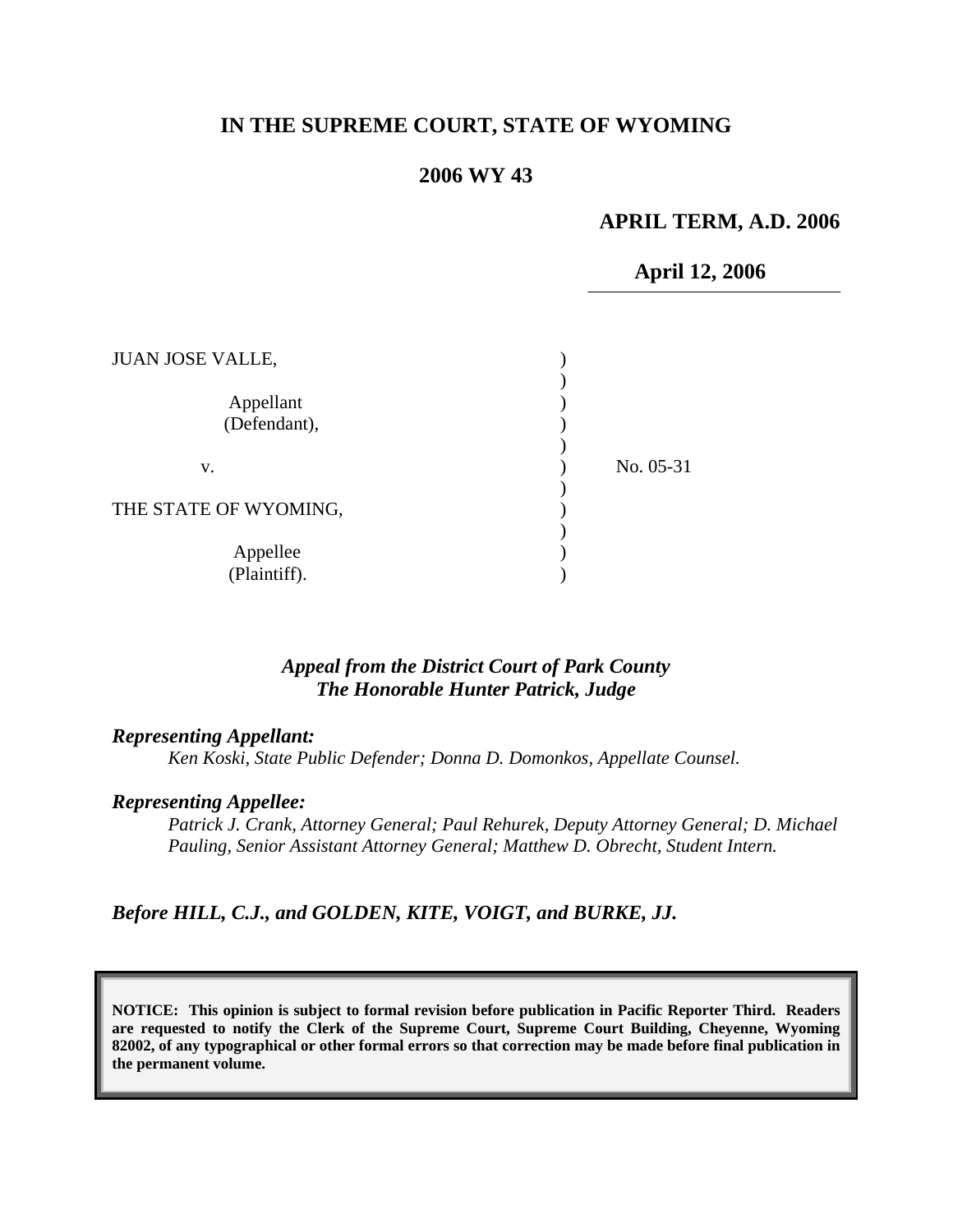### **BURKE, Justice.**

[¶1] Mr. Valle appeals from an order denying his post-sentence motion to withdraw his guilty plea. He contends that the district court abused its discretion when it denied his motion without holding an evidentiary hearing. We affirm.

### *ISSUE*

[¶2] Did the district court err in denying Mr. Valle's motion to withdraw his guilty plea without a hearing?

## *FACTS*

[¶3] Mr. Valle was charged with three counts of possession of a controlled substance with intent to deliver in violation of Wyo. Stat. Ann. § 35-7-1031(a)(ii) (LexisNexis 2001). Pursuant to a plea agreement, he pled guilty to one count of possession with intent to deliver a controlled substance, marijuana, in exchange for dismissal of the other two charges. Before accepting Mr. Valle's plea, the district court made the necessary advisements in accordance with W.R.Cr.P. 11. Mr. Valle was also advised that his plea might have possible immigration consequences:

> [PROSECUTOR]: . . . It's my understanding the defendant will plead guilty to Count III, would be sentenced to a term in the Wyoming State Penitentiary of three to five years with credit for time served. That time would be suspended. The defendant would be placed on supervised probation for a period of five years with the Department of Corrections here in Wyoming. The defendant would report to Probation and Parole within 24 hours after coming out of INS custody, or after he returns to the U.S. if, in fact, he is deported from the U.S.

. . .

And after the conclusion of today's proceedings, the defendant would be placed in the Park County Detention Center under an INS hold for further proceedings with that agency.

. . .

[DEFENSE]: Your Honor, that's my understanding of the agreement. Of course, the probationary term mentioned by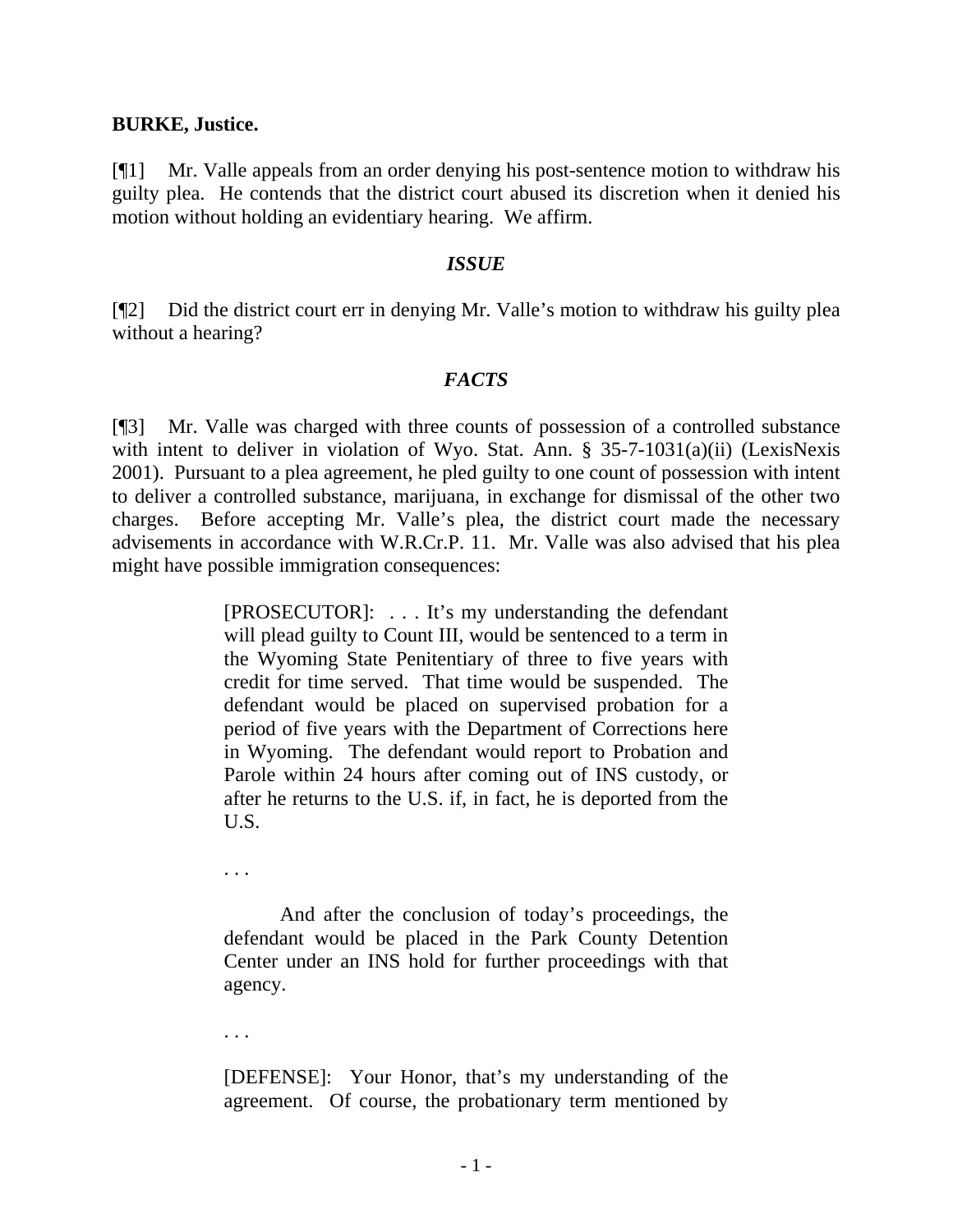[the prosecutor] is contingent upon Mr. Valle actually being released by INS, and we don't know the outcome of that. But in that event, certainly we agree he would be placed on probation. Probably he would desire to continue to reside in Washington, if that's allowed, so that would be transferred or he would apply for a transfer. But I think he understands that in the event things work out and he is released by INS, that he would have to first report to the Wyoming office before that could be transferred. I think that was correctly stated by [the prosecutor].

. . .

[COURT]: And do you understand that the essence of the plea agreement is that you would be pleading guilty to Count III, and in exchange for that, then, the State would be dismissing Counts I and II? The recommendation to the Court with respect to Count III is that you would be sentenced to the Wyoming State Penitentiary for a term of not less than three years and not more than five years, and that you would also get credit on that sentence for any time you already have served on this matter.

That sentence to the Wyoming State Penitentiary would be suspended, and you would be placed on five years supervised probation if you either stay in the United States or return to the United States. In other words, if you are deported, while you're gone out of the country, you will not be on probation; but if you stay or if you return outside of the custody, of course, of the Immigration and Naturalization Service, then you would be on probation for that period of five years, and you would be required to report to the Park County [O]ffice of Probation and Parole within 24 hours.

The district court found a sufficient factual basis for the plea, determined that Mr. Valle was competent to enter his plea, and that his plea was knowing and voluntary.

[¶4] The district court accepted the plea and imposed the recommended sentence. The district court also ordered that Mr. Valle's probationary term would commence immediately if he remained in the United States for any reason outside the custody of the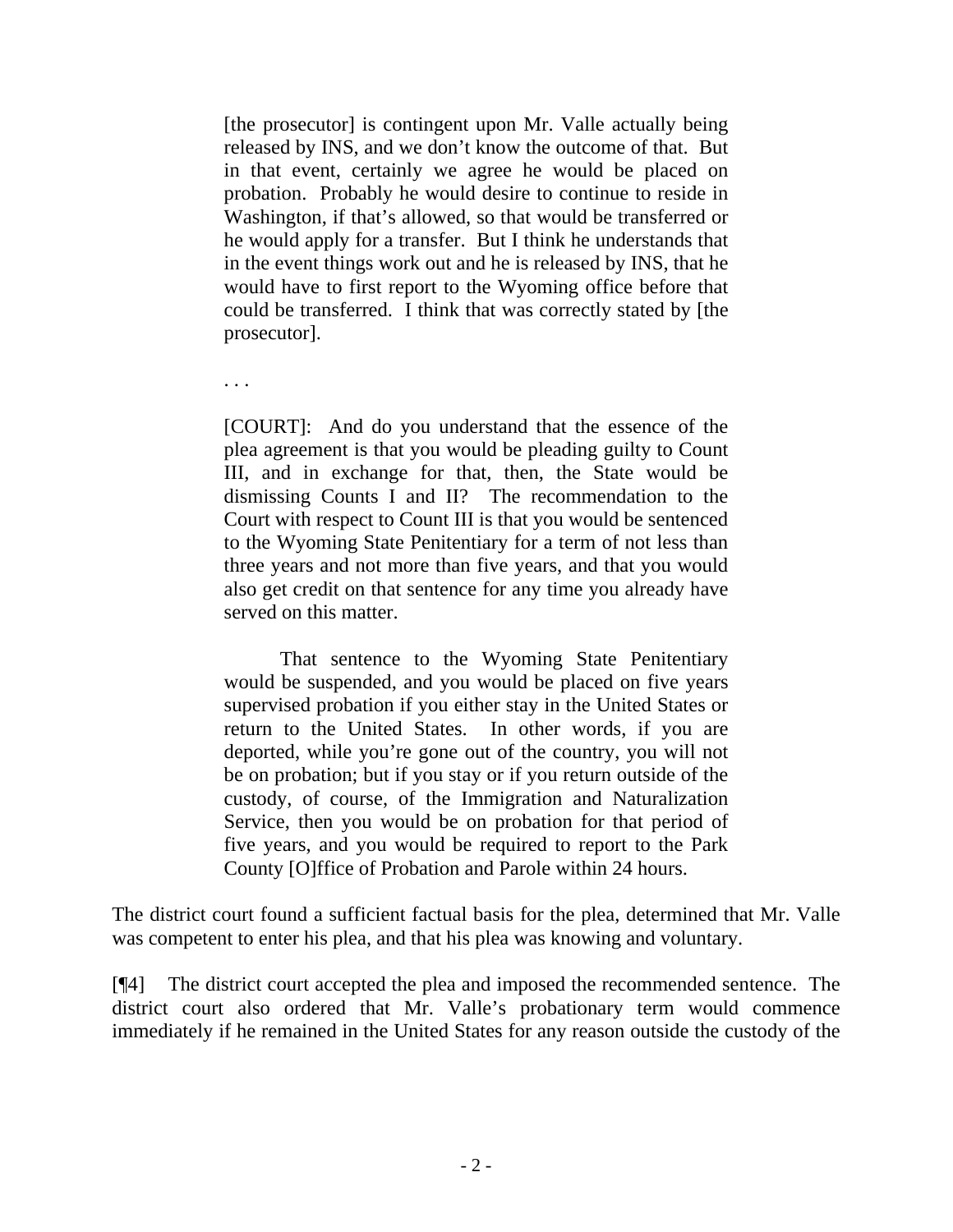Immigration and Naturalization Service<sup>[1](#page-3-0)</sup> and if Mr. Valle was deported, the probation would commence when he returned to the United States.

[¶5] After the judgment and sentence was entered, Mr. Valle filed a motion to withdraw his guilty plea. The district court denied the motion without a hearing. This appeal followed.

## *STANDARD OF REVIEW*

[¶6] We recently discussed our standard of review for a post-sentence withdrawal of a guilty plea in *Deloge*:

> W.R.Cr.P. 32(d) provides that if a motion to withdraw a plea is made after sentencing, a plea may be set aside only to correct manifest injustice. Manifest injustice contemplates a situation that is unmistakable or indisputable, was not foreseeable, and affects the substantial rights of a party. It is, in part, intended to address a fundamental defect which inherently results in a complete miscarriage of justice or an omission inconsistent with the rudimentary demands of fair procedure. The party seeking to withdraw his pleas bears the burden of demonstrating manifest injustice. Justification for this heightened standard for withdrawal of a plea after sentencing is based in the

> > practical considerations important to the proper administration of justice. Before sentencing, the inconvenience to court and prosecution resulting from a change of plea is ordinarily slight as compared with the public interest in protecting the right of the accused to trial by jury. But if a plea of guilty could be retracted with ease after sentence, the accused might be encouraged to plead guilty to test the weight of potential punishment, and withdraw the plea if the sentence were unexpectedly severe. The result would be to undermine respect for the courts and fritter away the time

 $\overline{a}$ 

<span id="page-3-0"></span><sup>&</sup>lt;sup>1</sup> The Immigration and Naturalization Service has since been renamed the United States Citizenship and Immigration Service. *See* 6 U.S.C.S. § 291 (Supp. 2005).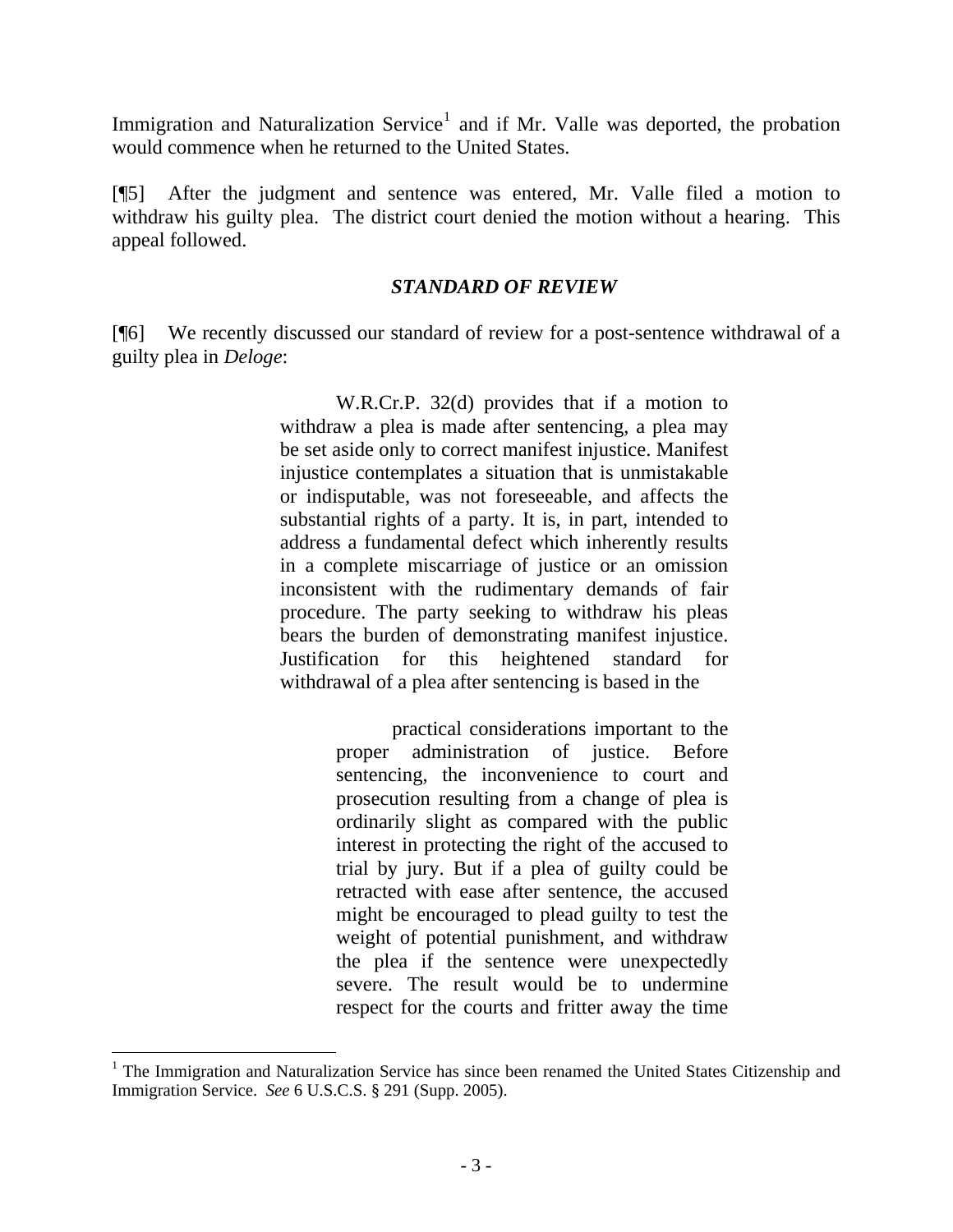and painstaking effort devoted to the sentencing process.

 A district court has discretion in determining whether a party has proved manifest injustice. Absent an abuse of that discretion, we will not disturb the district court's determination. A district court's decision to deny a motion to withdraw a plea will not be reversed for an abuse of discretion so long as the district court reasonably could conclude as it did.

*Deloge v. State*[, 2005 WY 152, ¶ 16, 123 P.3d 573, 578-579 \(Wyo. 2005\)](http://www.lexis.com/research/xlink?app=00075&view=full&searchtype=get&search=2005+WY+152%2C+P16) (internal citations and quotation marks omitted).

[¶7] Whether a district court is required to hold an evidentiary hearing prior to deciding a motion to withdraw a guilty plea is governed by the test we adopted in *Coleman*:

> [I]f the defendant alleges facts which, if true, would entitle him to relief, the trial court must hold a hearing. To prevent a possible deluge of unnecessary court proceedings, the second element of the test allows a trial court to deny a hearing if the defendant's allegations are contradicted by the record, are inherently unreliable, or are merely conclusions rather than statements of fact.

*Coleman v. State*, 843 P.2d 558, 559-60 (Wyo. 1992) (internal citations and footnote omitted). We have also recognized that "[i]f the defendant offers no plausible reason for withdrawal, the trial court has discretion to deny the motion without a hearing." *Brock v. State*[, 981 P.2d 465, 468 \(Wyo. 1999\)](http://www.lexis.com/research/xlink?app=00075&view=full&searchtype=get&search=981+P.2d+468).

# *DISCUSSION*

[¶8] Mr. Valle contends the district court erred in denying his motion to withdraw his guilty plea without a hearing. Mr. Valle claims that "what has been alleged in this case is [he] was given affirmative mis-advice regarding the consequences of his plea." He claims that he was advised only of the possibility of deportation, and asserts that a conviction of possession with intent to deliver requires mandatory deportation pursuant to 8 U.S.C. § 1101(a)(43)(B) and 8 U.S.C. § 1[2](#page-4-0)27(a)(2)(A)(iii).<sup>2</sup> Mr. Valle contends that his plea was not entered voluntarily as a result of the erroneous advice. He further

 $\overline{a}$ 

<span id="page-4-0"></span> $2$  With our resolution of this appeal, we need not analyze whether deportation is mandatory pursuant to the cited federal statutes.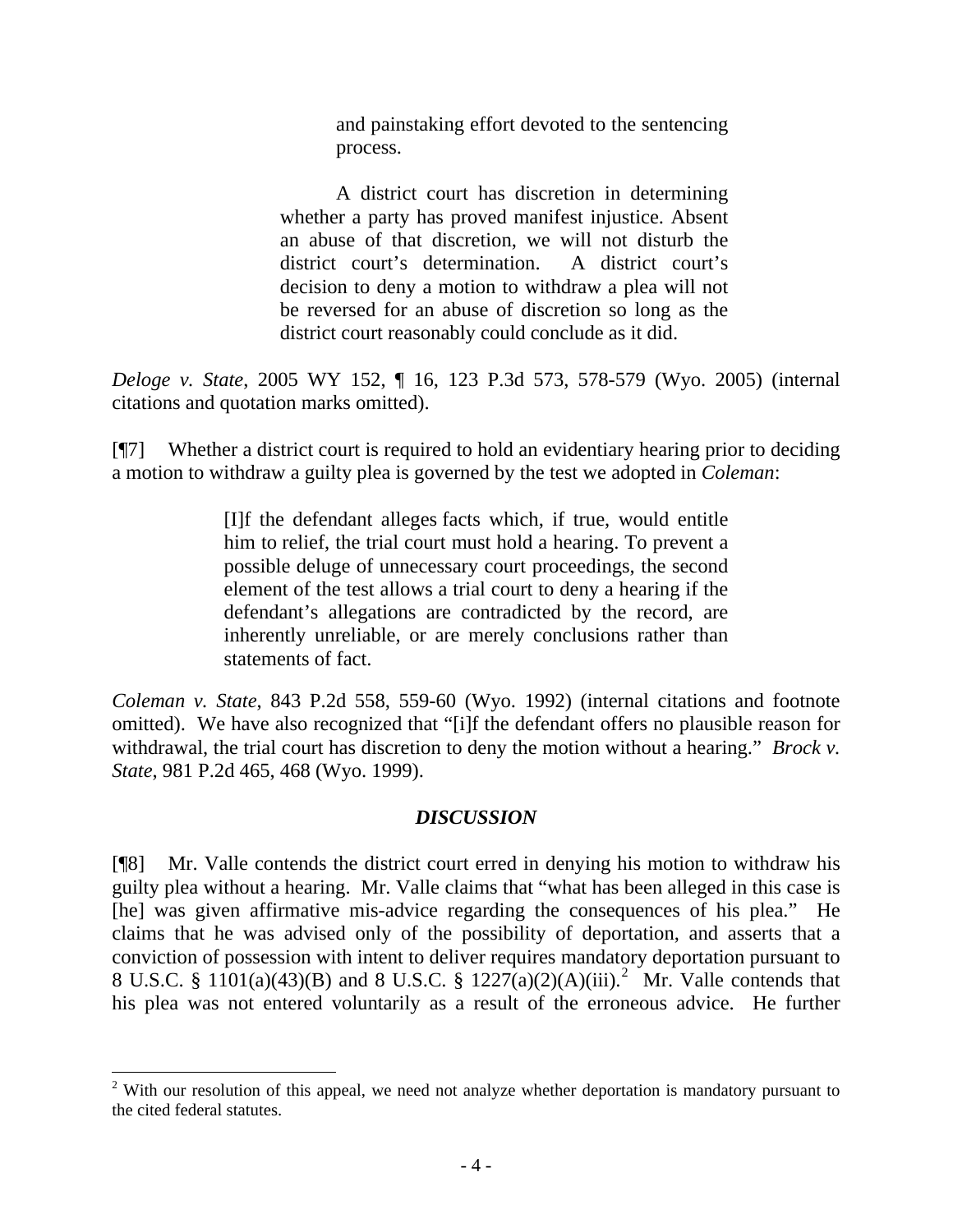contends that a hearing was necessary to develop the record "to show what advice he did receive and also to explore why alternative dispositions were not sought."

[¶9] The law concerning whether a defendant must be advised about immigration consequences before entering a guilty plea is well settled. Immigration consequences are a collateral issue and no advice need be given to a defendant concerning those consequences:

> A trial court's duty to insure that a defendant understands the consequences of a guilty plea before he enters one extends only to *direct* consequences of such a plea. Possible deportation, or extradition to another country, is a speculative and collateral consequence of a guilty plea at best, and is not a part of the information which must be conveyed to a defendant under Rule [11], W.R.Cr.P.

*Carson v. State*[, 755 P.2d 242, 244](http://www.lexis.com/research/xlink?app=00075&view=full&searchtype=get&search=755+P.2d+244) (Wyo. 1988) (emphasis in original). However, when an attorney affirmatively misrepresents deportation consequences to his or her clients, a claim of ineffective assistance of counsel may arise. *See, e.g., United States v. Kwan,*  407 F.3d 1005, 1015-1017 (9th Cir. Cal. 2005); *United States v. Couto*, 311 F.3d 179, 189-191 (2d Cir. N.Y. 2002).

[¶10] Although we understand Mr. Valle's desire to assert a claim of affirmative misadvice on appeal, the record does not support his contention that such claim was presented to the district court in his motion to withdraw his plea. The pertinent allegations of Mr. Valle's motion state:

> 4. Mr. Valle contends he was not advised that if he pled to possession instead of possession with the intent to deliver, he would not be deported. This contention is based on information Mr. Valle received from his attorney representing him in the deportation proceedings.

. . .

 6. Mr. Valle was not advised of a possible alternative course of action which would prevent him from being deported out of the country he has considered his home since he was a young child. Without knowing all of the alternative courses of action open to him, Mr. Valle could not make a voluntary and intelligent choice to plead.